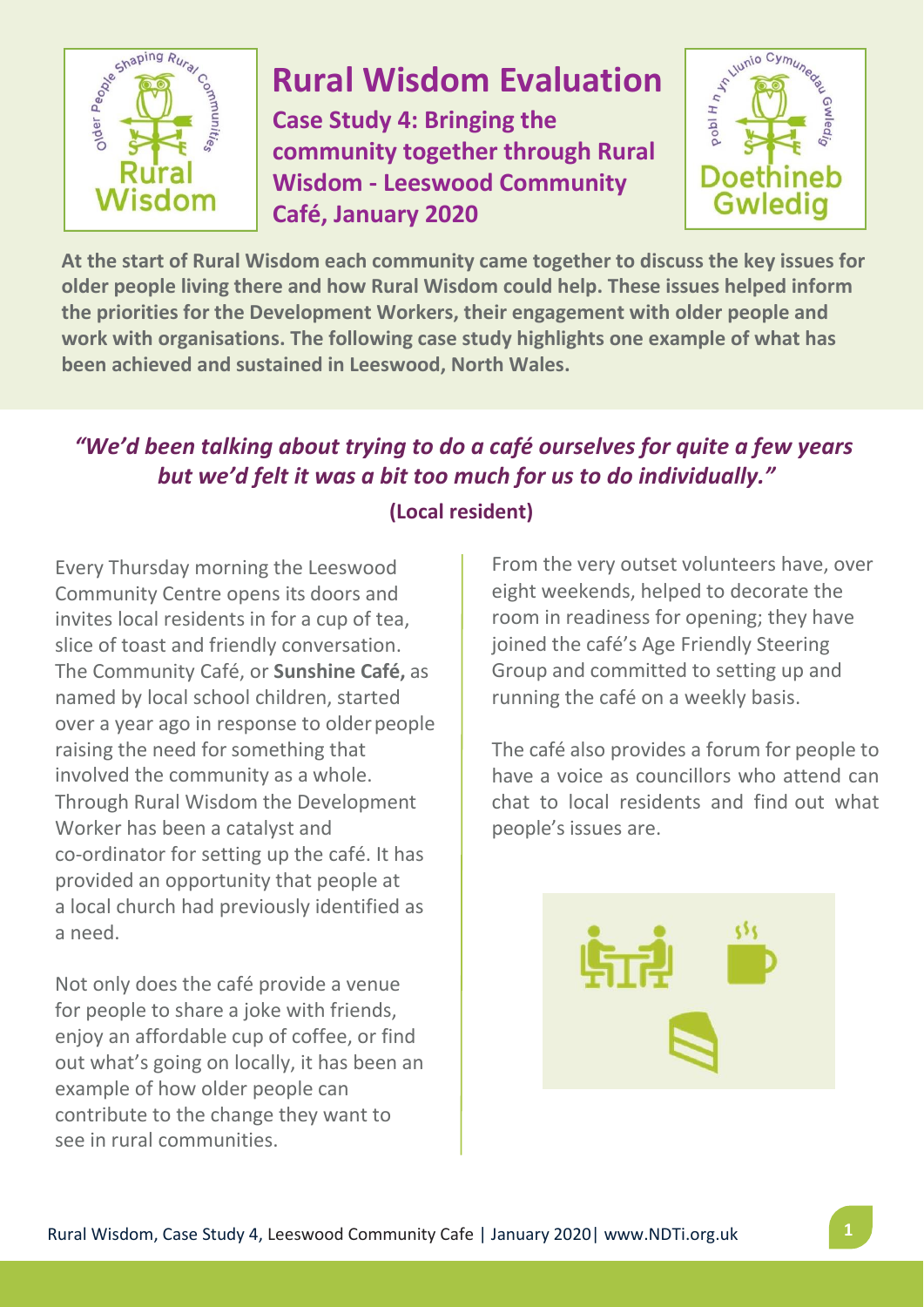## **Bringing the community together - A hub for information and learning**

Shortly after opening, café volunteers explained that the café offered something that was intergenerational. They'd had a parent with a 3-day old baby come in and had customers who were over 90 years old. There was a feeling that it had become part of people's routines to come into the café.

#### **"As people leave they say 'see you next week'."**

A year on, people involved with the caféare still singing it's praises:

> **"The café has made a massive difference."**

There is a noticeable change in the range of customers that visit. For a long time, they didn't see many young parents with little children, but they have started to come now. Where some older people had thought that activities for men in the community were lacking, the community café is providing a venue for them to get together and it's making a difference:

**"***The three men that come in together, they meet in the café and they all have coffee and tea and toast. They take turns to pay one pays one week, another pays the other and so on. One of them said to me last week: "I really look forward to coming here, I really look forward to Thursday mornings, it's a big part of my week***".**

In addition to offering a social space, the Development Worker has invited local organisations to the community café to provide information about their services and to connect with local people.

It has also become a hub for learning and development, for example a local college ran a 10-week course to teach people, of any age, how to use the tablet. As a result, a lady now skypes her grandchildren in Australia. Someone who used to live in the village contacted the Development Worker and offered to teach Welsh to anyone who wanted to turn up. They hold regular book sales as well. Residents feel that this wouldn't have happened if it hadn't had that part of the community centre set up as a café.



**Local newsletter celebrating the café's first year anniversary**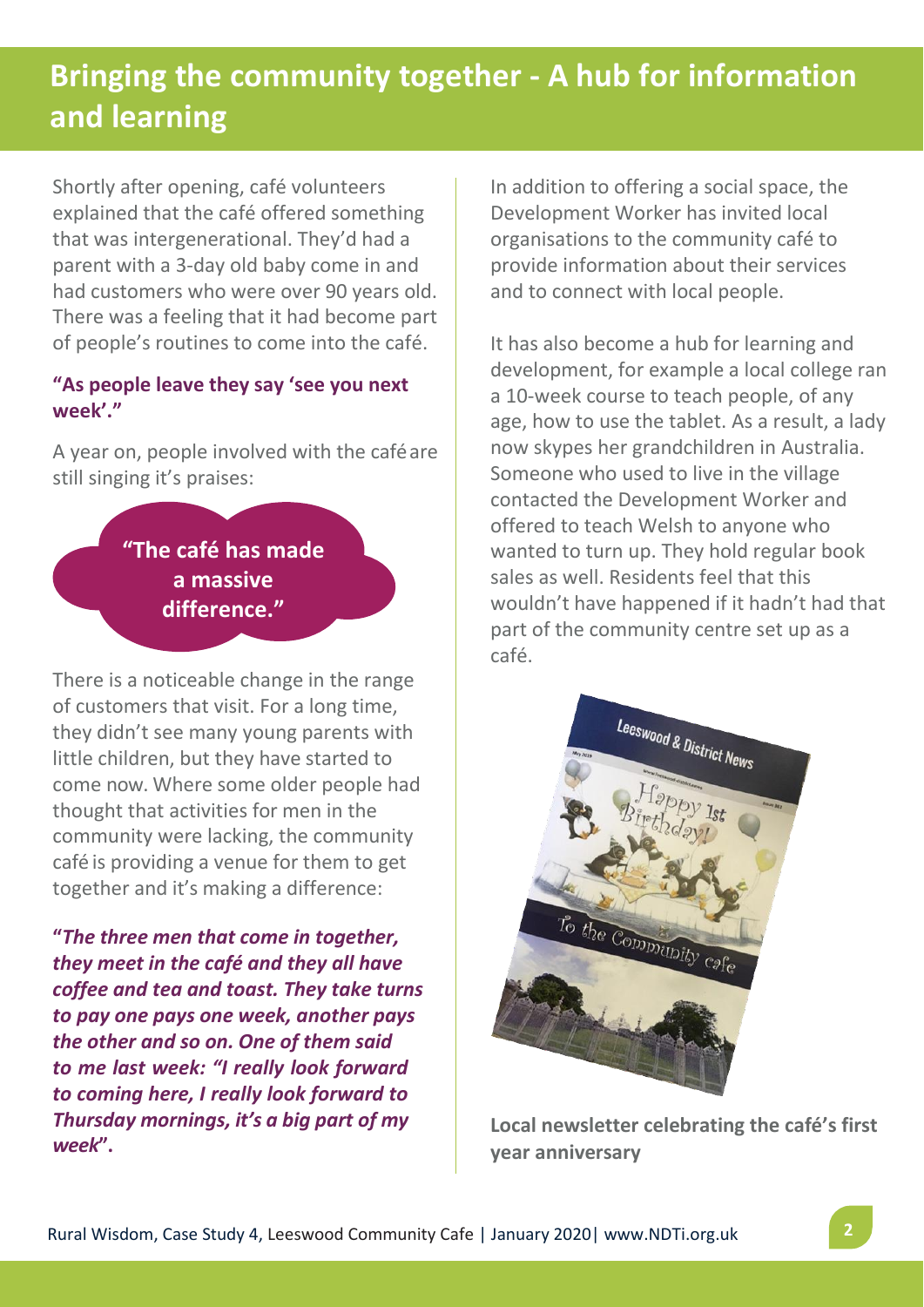## **The future is bright**



Photo of the notice board at the Sunshine café.

The Sunshine Café is also a place where people can find out about what's going on, either through their noticeboard or word of mouth. One resident explains:

**"***It's like a little network really, everybody says. I mean there were people sat at the big table today, didn't know there was a book sale on Saturday. So they all know now. You know, that's the sort of link up you get…. I mean there might well have been a notice up somewhere but they haven't seen the notice***."**

With the Development Worker transitioning to work in a new community in North Wales the question of sustainability raises its inevitable head. However, for the people of Leeswood, it's not one shadowed in doubt. There is a certainty that the café will continue.

There's a sense that people will make the effort for the café because it's been so successful and so enjoyable. The infrastructure and governance falling under the umbrella of the Age Friendly Communities Steering Group, also provides security. Through the volunteers there is a strong link between the Chapel and the café and whilst many people do not want to commit to putting their name on a rota they will often turn up and ask if they are needed and stay if they are. Financially, an abundance of paying customers each week is ensuring financial sustainable and even providing additional income which can supplement ongoing work with the school that was started through Rural Wisdom.